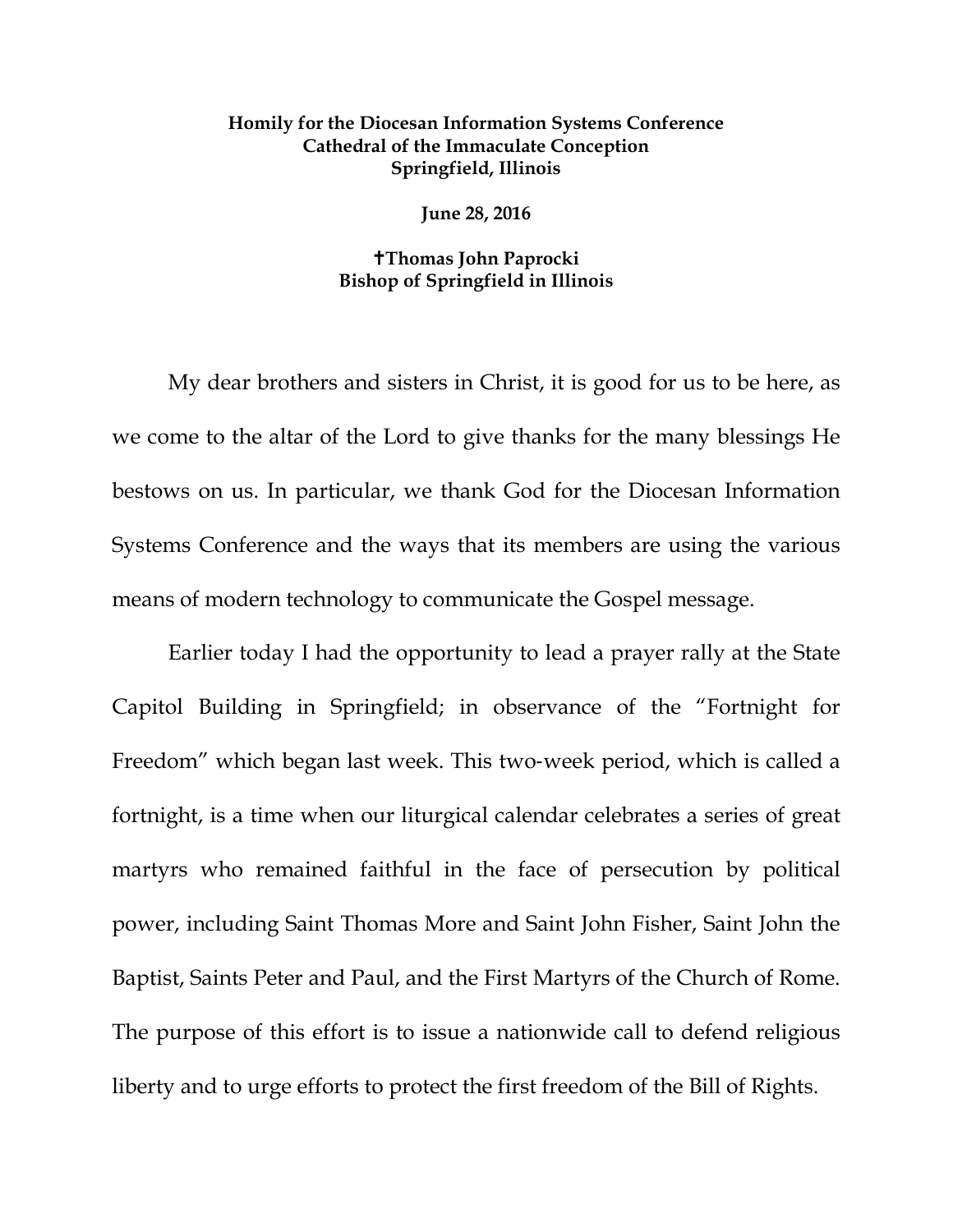The theme of this year's Fortnight is "Freedom for Mission." In past years, people have participated in the Fortnight in diverse ways, including interfaith prayer services, special Masses and holy hours, and public events where speakers have highlighted the various threats to religious liberty, both at home and abroad. This year, we encourage Christians to use these two weeks to reflect on the importance of religious freedom so that the Church might have space to carry out her mission of service and mercy.

Today, the Memorial of St. Irenaeus, bishop and martyr, celebrates the life of someone who certainly understood what it meant to be Christ's disciple and to defend the faith against attacks from the outside world. As a matter of fact, Saint Irenaeus made the ultimate sacrifice for the faith, that of giving his life in the defense of the Christian faith. His greatest work is "Against Heresies." As a bishop, he understood that he held a particular charism and responsibility to witness to the fullness of truth and to promote the mission of the Church.

The Gospel that we heard proclaimed just a few moments ago is quite fitting for the memorial of Saint Irenaeus and for us during this Fortnight for Freedom. In it we hear our Lord's warning to His disciples regarding people who are false prophets. He even goes on to compare